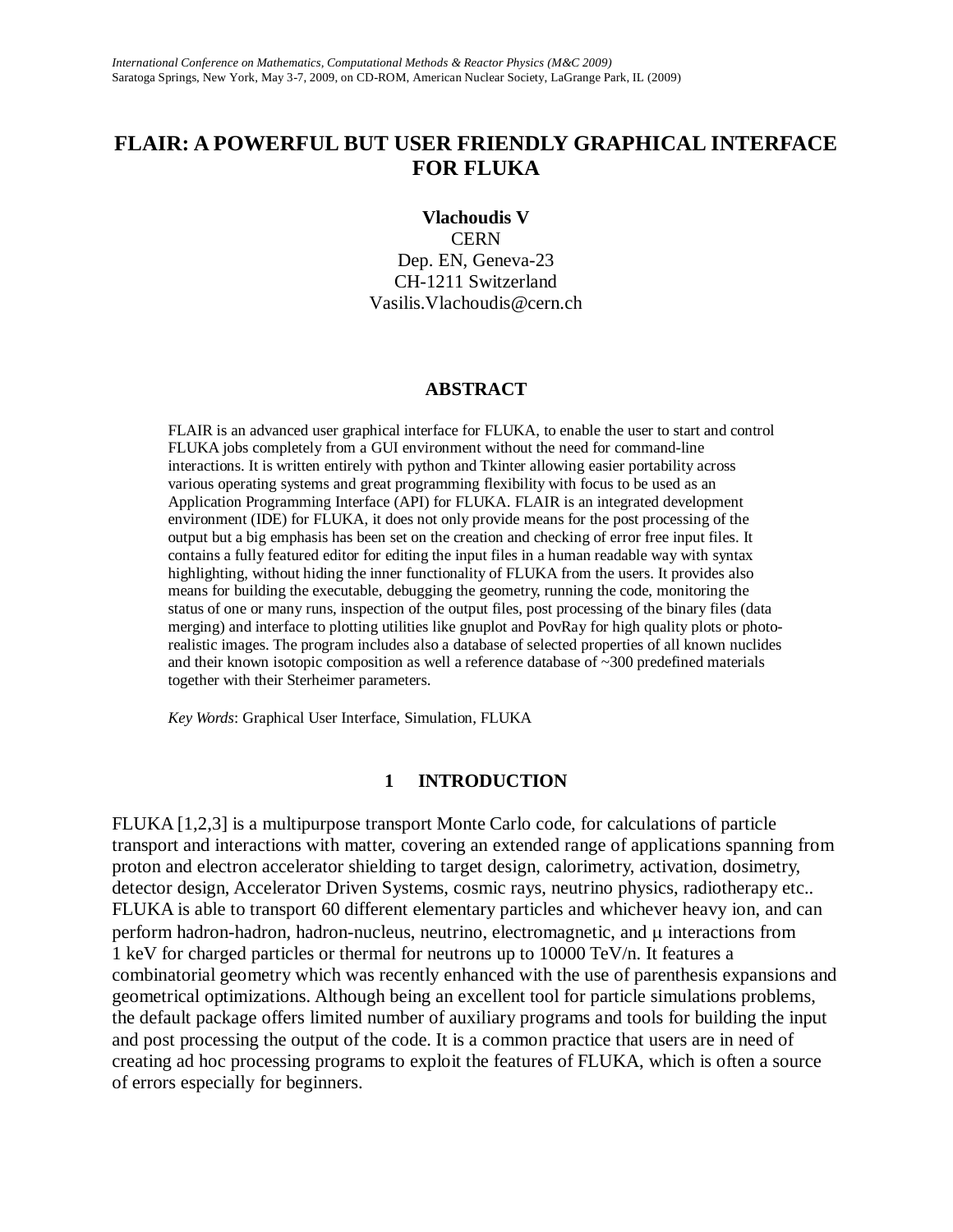The objective of the FLUKA Advanced Interface (FLAIR) [4] development was to inspect and overcome problems with input syntax and logical errors and in general facilitate the work of the user. FLAIR is trying to address all the above problems and more by providing an Integrated Development Environment (IDE) for all stages from building the input file and post processing the result. Emphasis has been set on the creation and checking of error free input files by flagging incorrect entries so that the user will be able to prevent the resulting logical error. Moreover it contains a fully featured editor for editing the input files in a human readable way with syntax highlighting and error checking, without hiding the inner functionality of FLUKA from the users. It provides means for building the executable, debugging the geometry, running the code, monitoring the status of one or many runs, inspecting the output files, post processing of the binary files (data merging) and interface to plotting utilities like gnuplot [5] and PovRay [6] for high quality plots or photo-realistic images. The program includes also a database of selected properties of all known nuclides and their known isotope properties as well a reference database of ~300 predefined materials together with their Sterheimer parameters [7]. Last but not least FLAIR is an open source project, featuring an Application Programming Interface (API) for manipulating FLUKA input files, as well all individual components of FLAIR can run as standalone applications, greatly enhancing productivity for expert users and supplying means for organizing everything as batch jobs. To ensure a high quality program and improve reliability FLAIR has passed all the software testing, verification phases and methods [8,9,10].

#### **2 IMPLEMENTATION**

User Interface (UI) is what allows the end users to interact with an application. A good UI will make an application intuitive and easy to use. Excellent applications without good UI could be less popular than inferior ones with a good UI. This is the case of FLUKA an excellent simulation tool but with no interface that renders its learning curve steep for beginners. FLAIR is trying to address the above problem, therefore during the creation of FLAIR we tried to respect the following concepts:

- Simple: even though it is meant as a user interface for a complex program like FLUKA, simplicity was a key factor. This was achieved by organizing in a step-by-step approach the various sub-tasks that the user will perform;
- Intuitive: everything is labeled and self explained. The interface is organized in a way that the user is not in a constant need of the manual. Pop up tip-dialogs show a message on what is expected from the user;
- Respect the commonly accepted conventions: There are several conventions that the greatest fraction of the new programs are using e.g. Keyboard conventions like Ctrl-C for copy etc., or tool bars for easier accessing of commands, right-clicking will pop up a sub menu with the most important commands at each stage;
- Visually organized: common functions and information are grouped together in a visually organized manner for easier accessing;
- Native look: follows the look and semantics of most modern applications;
- Easy installation procedure: through standard installation programs like rpm [11], and minimum dependence on external software;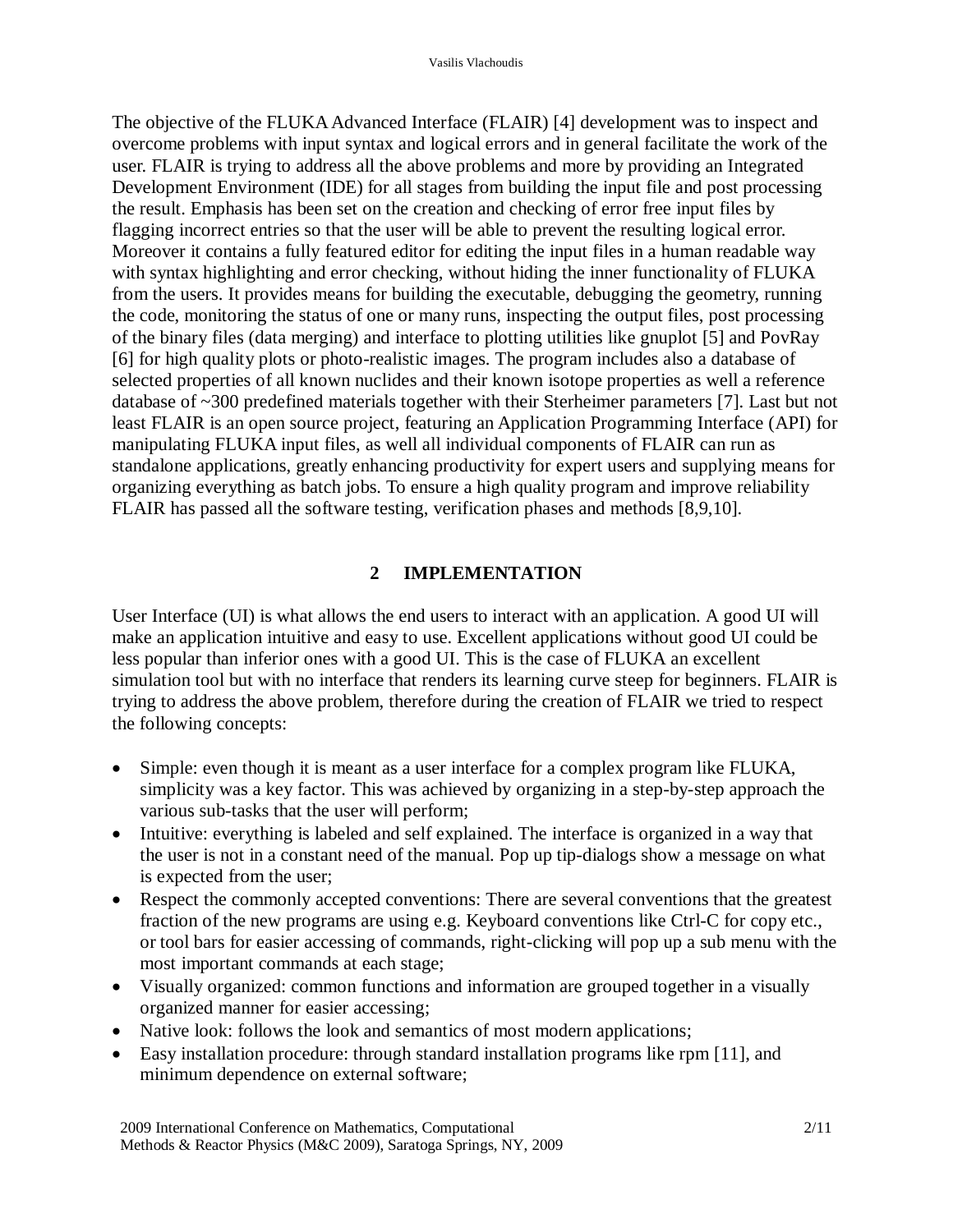- Extensible / Programmable: The use of iterative design, parallel development, and high modularity all enhance maintainability, ease of verification, and code reusability. The source code is written in an organized way following Object Oriented technologies. The full source code as well the auxiliary programs are supplied with the package and the user can use them for programmatically modify or create FLUKA input files and the related post processing;
- Not hiding the inner functionality of FLUKA: The user using the program has full control of all options/formats in FLUKA.

## **2.1 Programming Choices**

FLAIR is build entirely using python [12] as programming language and Tkinter [13] for the graphical interface. Python is a well established interpreted interactive object-oriented language and portable almost on all operating systems. Python combines remarkable power with very clear syntax. It has modules, classes, exceptions, very high level dynamic data types, and dynamic typing. Python is very rich in libraries for data processing and offers interfaces to the system, network, as well as to various windowing platforms (X11, Motif, Tk, Mac, MFC, wxWidgets). When executing FLAIR through python, the program is initially compiled and optimized in a pseudo-code assembly language and a virtual machine is interpreting this pseudo-code.

Among the various window interfaces the choice for FLAIR was to use Tkinter which is the default graphical user interface widget set for Python. Tkinter has limited possibilities in comparison with other graphical toolkits, nevertheless it was selected because of its availability on all operating systems, and it is distributed together with python, without the need for installing additional packages.

For the plot generation, the wide spread package Gnuplot was used. Gnuplot is a command-line driven, interactive function plotting program specially suited for scientific data representation. Since version 4.0 gnuplot can be used to plot functions and data points in both two and three dimensions and in many different formats. A special interface class has been developed to allow a two way communication through piping between FLAIR and gnuplot.

## **2.2 Concepts**

FLAIR is operating with the concept of the "FLUKA projects". A FLAIR FLUKA project is a structure containing the following information:

- general project information like title, notes, override formatting options for the input file;
- links to the filenames for the default input, optional geometry files and executable;
- maintain a list of geometry debugging regions;
- links to auxiliary Fortran files and libraries for compiling a user FLUKA executable if necessary;
- list of runs. A project can contain multiple runs based on the same input file by overriding the default preprocessor defines, title, random seed, number of start particles, run cycles and executable file;
- list of output files and rules for merging the output of scoring cards;
- list of user defined plots, for Geometry, all USRxxx cards, RESNUCLEi and visualization of the input file information.

All the above information is stored in a text file with the extension *.FLAIR*, and is "editable" with the FLAIR program.

2009 International Conference on Mathematics, Computational Methods & Reactor Physics (M&C 2009), Saratoga Springs, NY, 2009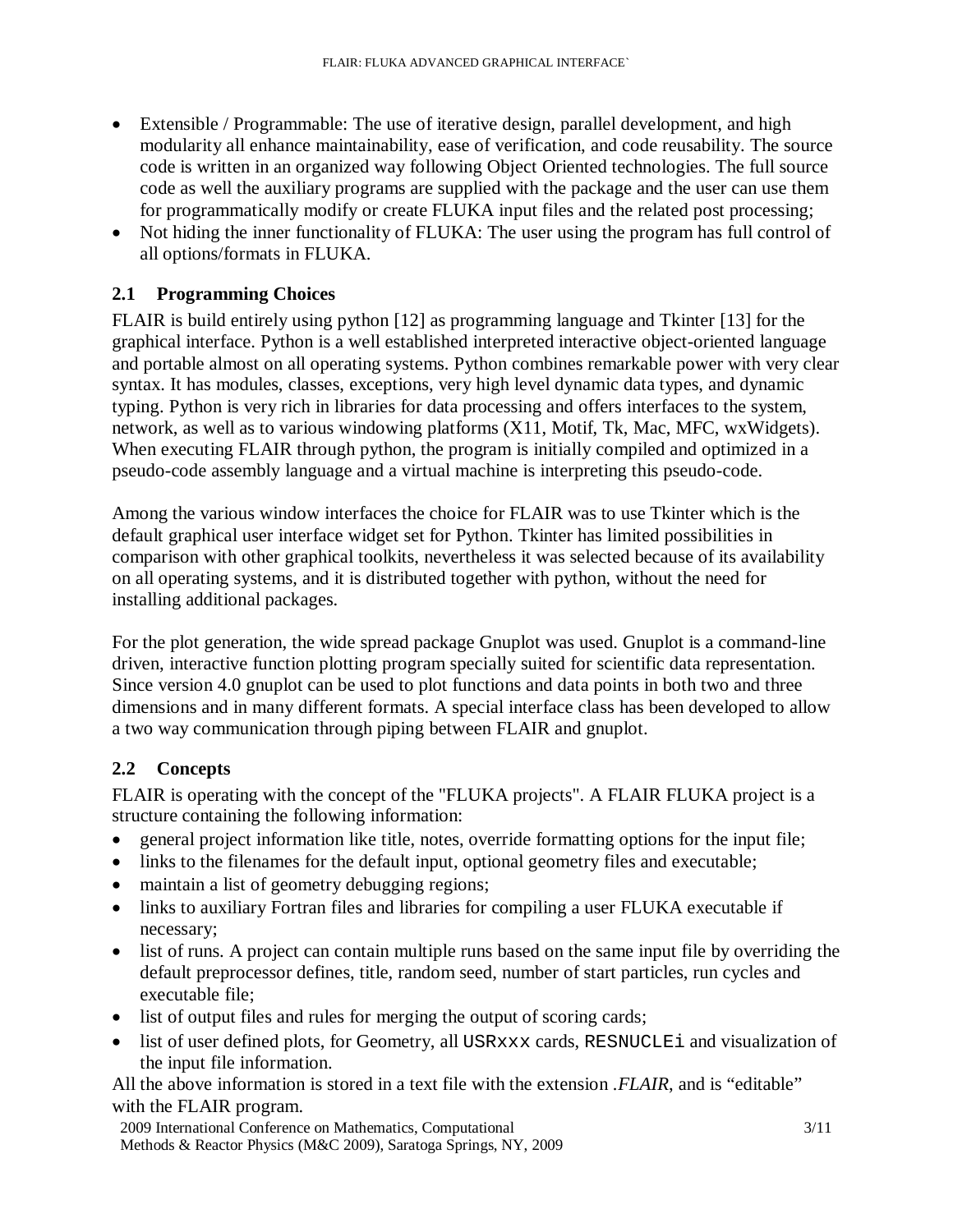FLAIR is able to read and write all formats recognized by FLUKA, but internally it works always in the name-based format, and treats the input as a list of extended cards. The default format for saving is always fixed with names for the input and free with names for the geometry. The user can override the default exporting format by using the appropriate FLUKA cards like FREE, FIXED, GLOBAL, GEOBEGIN. Moreover there is the possibility to export to other Monte Carlo simulations programs like MCNP/X [14,15], MARS [16] and various plotting formats.

FLAIR takes care to reorganize the input file before saving to disk by moving all the "special" cards in the appropriate position in order to have a correct FLUKA input file. The reorganization of the input file taking into account all the preprocessor cards that might alter the flow of the input file in case they are displaced. Therefore FLAIR will try to move or clone the preprocessor cards in order to create a logically correct input file.

All FLUKA cards in FLAIR, are described by the extended input card to have a uniform treatment. Each extended card is composed by:

- comment lines, the ones preceding the card definition, as well the in-line comments;
- a tag, which corresponds to the FLUKA card name. With a few additions: regions are defined with the REGION card. All preprocessor cards have tag names like #define, #undef, #if ...
- a variable number of whats. Starting from what(0) which corresponds to the sdum, what $(1)$ ..what $(6)$  are the same with the FLUKA whats, what $(7)$ -what $(12)$  correspond to the what $(1)$ -what $(6)$  of the first continuation line etc.
- Some cards carry additional information which is accessible as what(-1). It is used also to store long strings or multi-line information used by some cards, like TITLE, GEOBEGIN, PLOTGEOM or REGION
- state of the card can be either enabled or disabled. Since cards cannot be commented-out with FLAIR, the only way of excluding them from the input without deleting them is to disable. by inserting around the card an #if 0..#endif block. On the contrary all commented cards present in the input file, (with no space between the \* and the card tag) will be converted to disabled cards.

All obsolete cards present in the input will be converted to the closest match if any, otherwise will be treated as errors. All unknown cards will be converted to the card error and be disabled.

FLUKA cards in FLAIR are grouped into categories for easier accessing and more flexible editing of the input file. Table I describes the category classification scheme used.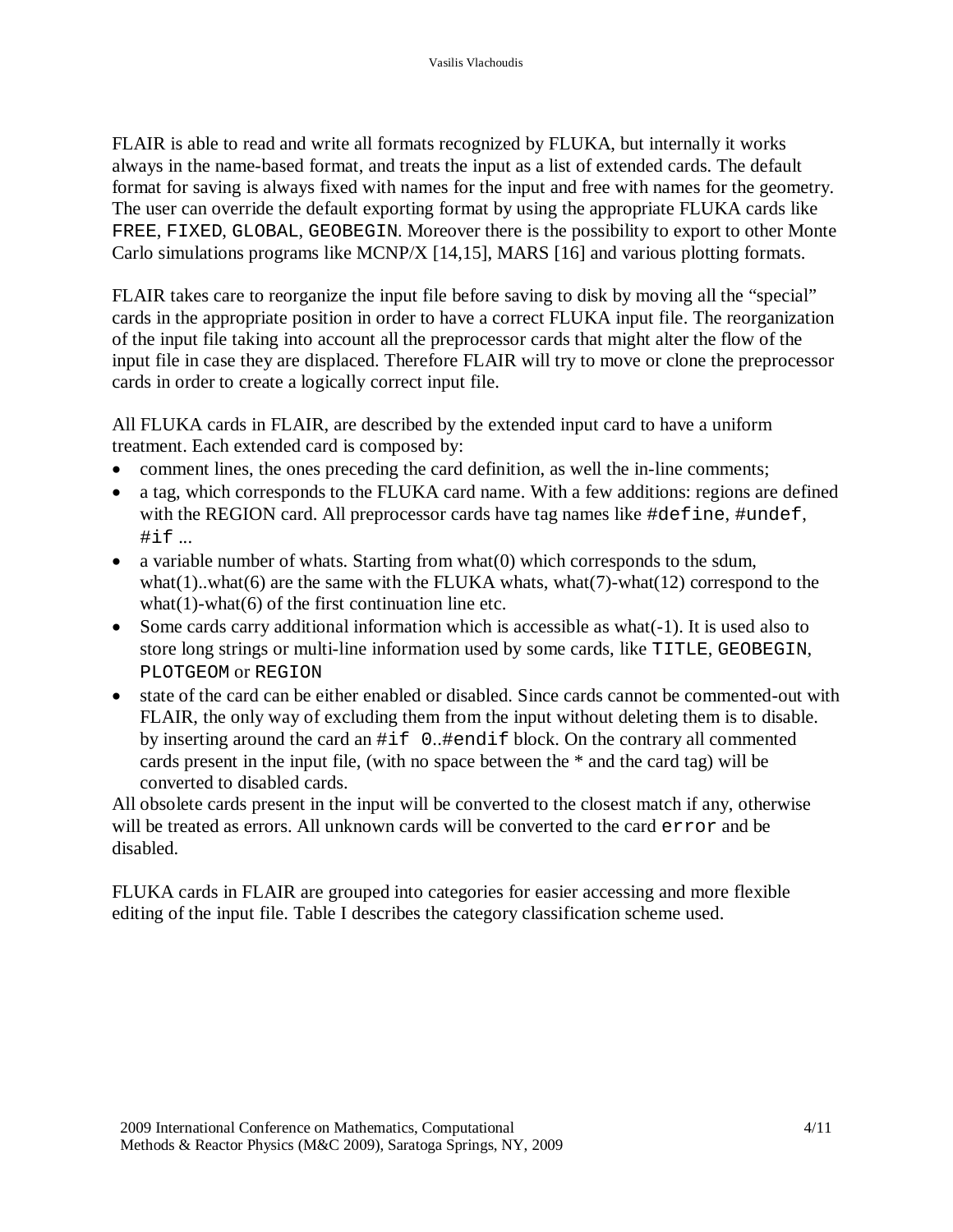| Category       | <b>Description</b>                                                               |  |  |  |
|----------------|----------------------------------------------------------------------------------|--|--|--|
| General        | Cards of general purpose (like TITLE, DEFAULTS, GLOBAL, etc)                     |  |  |  |
| Primary        | Cards dealing with the definition of the primary starting particles              |  |  |  |
| Geometry       | Cards related to the definition of the geometry bodies/regions/lattices plotting |  |  |  |
|                | and rotations/translations                                                       |  |  |  |
| Media          | Cards for the definition of materials                                            |  |  |  |
| Physics        | Cards defining physics properties for the simulation                             |  |  |  |
| Transport      | Cards that modify the way particles are transported in FLUKA                     |  |  |  |
| <b>Biasing</b> | Cards for importance biasing definition                                          |  |  |  |
| Scoring        | Cards related to scoring                                                         |  |  |  |
| Developers     | Cards reserved by the developers                                                 |  |  |  |
| Preprocessor   | Preprocessor definitions for creating conditional input files                    |  |  |  |

**Table I. Card grouping**

## **3 INTERFACE**

FLAIR provides an all-in-one user friendly graphical Interface, with minimum requirements on additional software. When the application starts the main FLAIR window appears (Figure 1), which features the standard tools like menu bar, toolbar, status bar and navigation tree the main frame is a wrapper window that encapsulates all the project frames used for editing the information stored in the project file. The program is written in such way that all process frames could run as independent applications, even outside the main window of FLAIR. it reduces the development time, plus it allows the program to be modular for future enhancements, and also allow users to work in a batch mode. In the following sections you will find a short description of the main parts of the FLAIR program.

## **3.1 Input Editor**

The input editor allows the user to create and edit a FLUKA input file. For this purpose it contains a fully featured editor like any other text editor, providing copy & paste, drag & drop, unlimited undo/redo functionality, error checking of the input provided by the user as well as more advanced features like geometrical optimizations and transformations. FLUKA is driven by input cards, and FLAIR is respecting this convention by displaying mini-dialogs (Figure 2) for each card. Each mini-dialog is a dynamically generated panel via the use of an internal database of all FLUKA cards. It displays the contents of each card in an interpreted human readable way. A lot of effort during the creation of the program was focused on the presentation of these minidialogs in order to provide a coherent and easy interface.

During editing of the input file FLAIR performs error checking and checks the card against logical errors that the user might introduce. The error items are highlighted with red and a popup dialog provides an explanation on the error. For the moment only logical errors on each value of a card are checked, while there is work going on to introduce error checking on correlated information among the cards.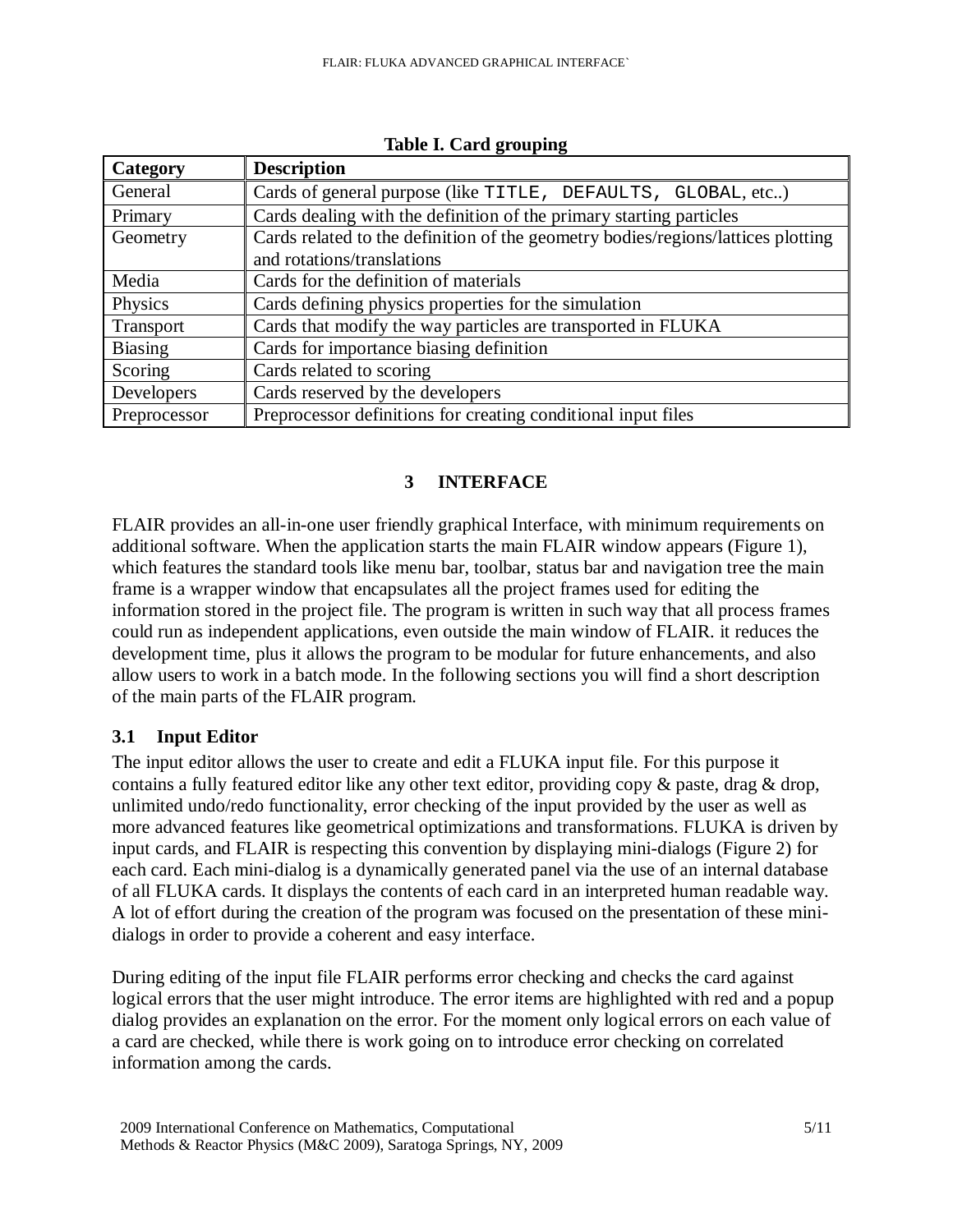Vasilis Vlachoudis

|                                   | <u> Distribuția din Sala din Sala din 1999 și profesorul și profesorul și profesorul și profesorul și profesorul </u> |                                          |                              |                                  |
|-----------------------------------|-----------------------------------------------------------------------------------------------------------------------|------------------------------------------|------------------------------|----------------------------------|
| <b>NFluka</b>                     | n_TOF lead target<br>TITLE                                                                                            |                                          |                              |                                  |
| <b>Change</b><br>General          | <b>#define</b>                                                                                                        | Name: test1                              |                              |                                  |
| Primary<br>Geometry               | <b>#define</b>                                                                                                        | Name: test2                              |                              |                                  |
| $\rightarrow$ Geobegin            | <b>#define</b>                                                                                                        | Name: test3                              |                              |                                  |
| Bodies<br>$\rightarrow$ Rpp       | <b>#define</b>                                                                                                        | Name: test4                              |                              |                                  |
| $\bigtriangleup$ Sph              | <b>GLOBAL</b>                                                                                                         | Max <i>e</i> reg:                        | Analogue:                    | DNear: T                         |
| $\rightarrow$ Region<br>Geoend    |                                                                                                                       | hout: Names                              | Geometry: Free               |                                  |
| Assignmat                         | <b>DEFAULTS</b>                                                                                                       | EET/TRAN V                               |                              |                                  |
| <b>EX</b> Media<br><b>Physics</b> | Beam characteristics                                                                                                  |                                          |                              |                                  |
| Transport                         | <b>BEAM</b><br>An: Gauss <b>v</b>                                                                                     | Beam: Energy<br><b>ADCEWHMX 0.082425</b> | F: 20.0<br>De: Gauss ▼       | <b>Part: PROTON V</b><br>0a: 1.7 |
| <b>Blasing</b>                    | Shape: Rectangular                                                                                                    |                                          |                              | Weight: 1.0                      |
| Tree                              | <b>BEAMPOS</b>                                                                                                        | <b>Embedded</b>                          |                              | $2: -10.0$                       |
|                                   |                                                                                                                       |                                          |                              | Dirz: POSITIVE V                 |
| Browser                           | <b>GEOBEGIN</b><br>Title: n_TOF lead target                                                                           | <b>Applications</b>                      |                              | Opt: V<br>Fmt: COMBNAME V        |
| <b>Preprocessor</b>               | <b>Black body</b>                                                                                                     |                                          |                              |                                  |
| <b>Process</b><br>Debug           | <b>BLKBODY</b><br><b>SPH</b>                                                                                          | X: 0.0                                   | Y: 0.0                       | Z: 0.0                           |
| <b>A</b> Compile<br>Run           |                                                                                                                       | R: 10000000.0                            |                              |                                  |
| Files                             | <b>Void sphere</b><br><b>SPH</b><br>VOID                                                                              | x: 0.0                                   | Y: 0.0                       | 2:0.0                            |
| <b>Data</b><br>4Piot              |                                                                                                                       | B: 1000000.0                             |                              |                                  |
| ntof_geom                         | Water container<br><b>WATERCNT</b><br><b>RPP</b>                                                                      | $Ymin - 43.0$                            | <b>Ymay: 43.0</b>            |                                  |
| enedep<br>plot003                 |                                                                                                                       | $Vmin: -53.6$                            | <b>Vmay: 53.6</b>            |                                  |
| ntof resnuc                       |                                                                                                                       | $2min: -32.5$                            | Zmax: 35.0                   |                                  |
| <b>DataBase</b>                   | <b>Lead Target</b><br><b>RPP</b><br>PBTARGET                                                                          | $Xmin: -40.0$                            | Xmax: 40.0                   |                                  |
|                                   |                                                                                                                       | $Vmin: -40.0$                            | Vmax: 40.0                   |                                  |
|                                   |                                                                                                                       | $Zmin: -30.0$                            | Zmax: 30.0                   |                                  |
|                                   | <b>NICHE</b><br><b>DDD</b>                                                                                            | $V_{\text{m}}$ $\sim$ 15 0               | $V_{\text{max}}$ 15 $\theta$ |                                  |
|                                   | define beam characteristics, properties of primary particle<br><b>BEAM</b>                                            | $-20.0 - 0.082425$<br>$-1.7$             |                              | 1.0PROTON                        |

**Figure 1: FLAIR main application window**

The input editor provides also means of filtering the cards in order to reduce the number of visible cards in the display or to group cards that are related by a specific property. By selecting the appropriate category or manually creating filters, FLAIR displays only the relevant cards and hides all the unwanted ones. One important feature of FLAIR is the filtering of linked cards, by a single click of the mouse the user can display only the cards that are linked by a specific property e.g. the same material name, or region etc. Higher level filters can be created by a specialized dialog permitting the user to create a filter based on a combination of rules and allowable ranges for various types.

During the setting up of a simulation calculation the user will spend most time on building the geometry. For this reason FLAIR provides several tools to facilitate this task, like automatic completion of the body names, optimization of the geometry by parenthesis expansion, removal of void terms, and geometrical transformation of bodies. By creating a series of body transformations (translation, rotation, scaling, mirroring) a specific portion of the geometry could be transformed in a single click.



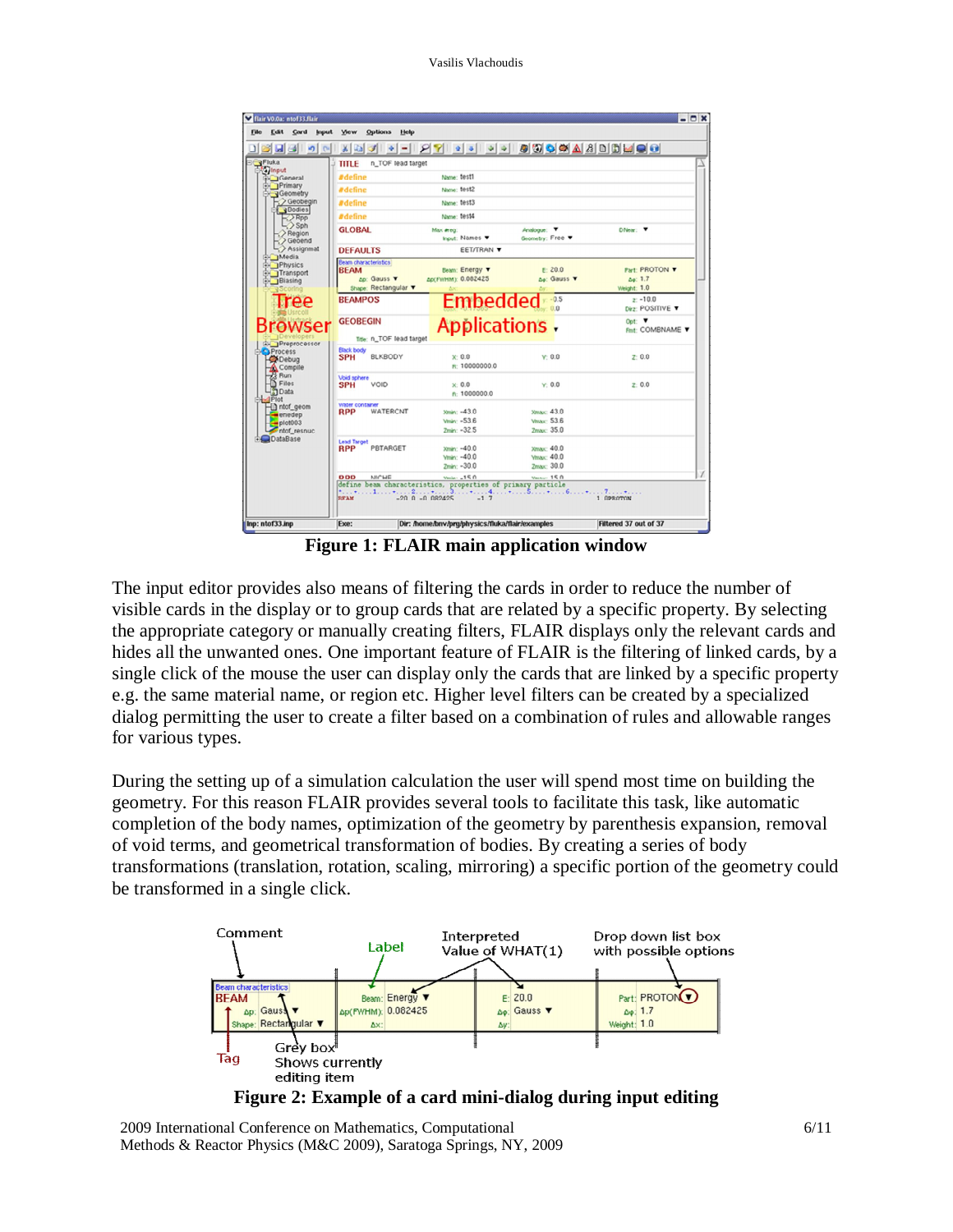## **3.2 Isotope and Material Database**

To facilitating the input editing FLAIR contains a version of the Nuclear Wallet Cards [17] (Figure 3) with the nuclear properties of all isotopes. It includes also a database of about 500 predefined materials with 300 of them with the Sternheimer [7] parameters and Displacement Per Atom (DPA) threshold energy. The user has the possibility to include any of the materials in the FLUKA input file and select which extra properties he will add. The program gives the ability to the user to edit and create his own database.



**Figure 3: Nuclear Wallet Cards embedded in FLAIR**

## **3.3 Compilation of the Executable**

Under the interface titled "Compile" the user has the possibility to compile and create a FLUKA executable. FLAIR is checking the input file for cards that refer to user routines and gives the possibility to the user to include a copy of the prototype of these routines inside the project. By clicking the button "Build" FLAIR will try to compile all necessary modules in the same way like the Unix make program is doing, based on the dependency rules on the existence of a file and its time-stamp.

## **3.4 Geometry Debugging**

FLAIR provides two possibilities of debugging the geometry of a FLUKA input file. One is the traditional way by activating the debugging with the special option of the GEOEND card, and another via the use of a specialized interface. In the Geometry debugging frame the user can define multiple regions to be debugged outside the input file. By activating the debugging FLAIR is creating temporary input file with the appropriate GEOEND card and submits a FLUKA job for each region to be debugged.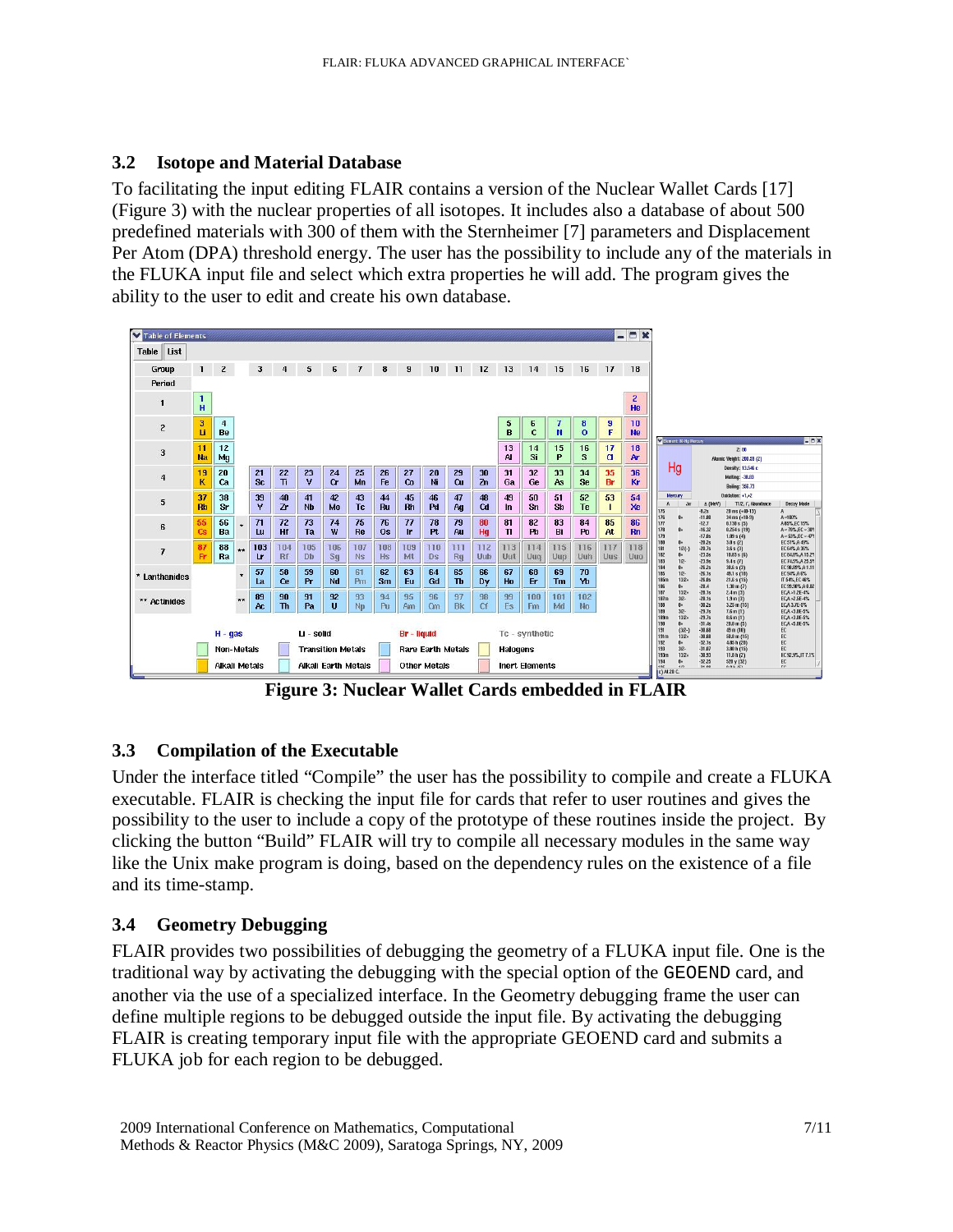### **3.5 Running the Simulation**

With the Run Frame the user has the ability to run the simulation or create several runs by overriding some parameters. Each run is identified by a unique input name and is based on the same input file. The parameters that can be changed are the title of the run, random number seed, starting particles, and to activate or deactivate preprocessor define cards. To increase the statistics or to benefit of a multi-core or cluster architecture, the user can submit many runs based on the same input by changing the random number history.

FLAIR is monitoring the progress on the run by inspecting the information on the files created by FLUKA, rather than using the process information. FLAIR performs a series of complicated tests based on the time elapsed, the information that is written by FLUKA. The method is quite reliable but not at 100% level, especially in very long simulations or in case that the simulation for some error situation is looping. However this method provides portability across various platforms and is working when the run is taking place on distrusted systems like Linux clusters, where any other method based on the CPU process information would have failed.

### **3.6 Inspecting the Files**

FLAIR contains a file explorer that lists the files generated by FLUKA, grouped per FLUKA run, cycle and special ones like temporary files during the run. This frame gives the possibility to the user to inspect the output files even during the run and also to perform a clean up of the directory without losing the important files.

### **3.7 Data processing**

To assist the user, FLAIR automatically detects all output files generated by FLUKA and their type from the input file definition and creates automatic rules for post processing these data. The user, simply by pressing a button starts the process and the data from all cycles are "merged" using the standard FLUKA post-processing routines. These rules can be fully customized by the user if required.

### **3.8 Plot Generation**

FLAIR offers the possibility to the user to visualize in a graphical way the output of FLUKA (Figure 4). Currently with FLAIR one can plot the following:

- Geometry: 2D cross sections of the geometry either as boundary lines or color plots superimposed with materials, regions, lattices or magnetic field maps;
- Single differential quantities: through a common interface all single differential tallies like track length estimators, boundary crossing, collision or yield estimators. FLAIR allows to super impose many data on the same plot and even external files like experimental data for comparison;
- Double differential quantities: represented as a surface or color plots from estimators like boundary crossing or residual nuclei information;
- 3D mesh data: as two dimensional cross sections of 3D binning data, superimposed with the geometry, or as projection on a single axis;
- 3D photo realistic: the geometry can be exported to a ray tracer format, and photo realistic images can be generated with the use of Povray;

2009 International Conference on Mathematics, Computational All plotted information could be normalized either by a fixed value or a user defined expression of the result. FLAIR is providing an interface to the user to define the desired plotting parameters

Methods & Reactor Physics (M&C 2009), Saratoga Springs, NY, 2009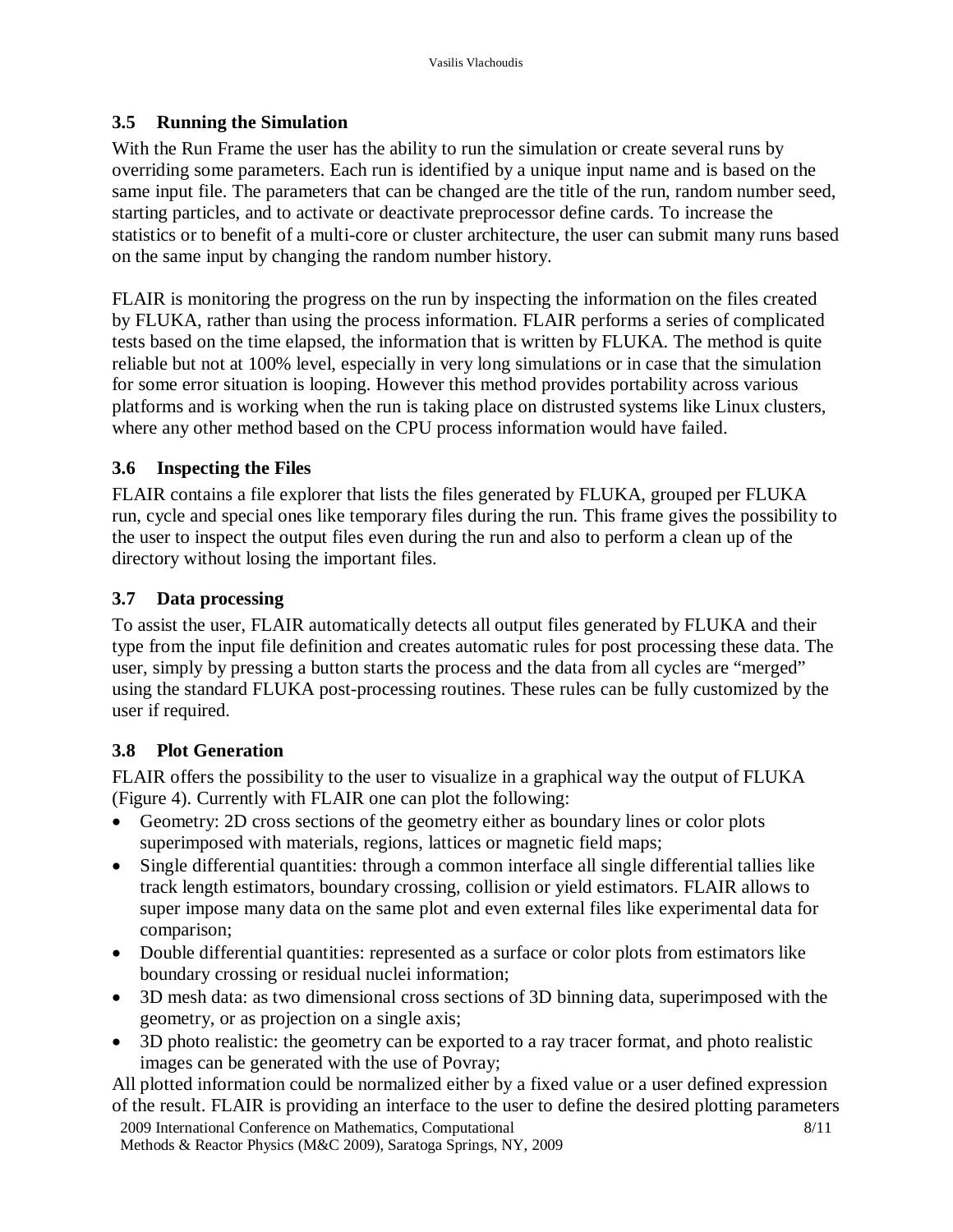which are sent to gnuplot to perform the actual plot. There are several text widgets for every plot frame that allow the user to send commands directly to the plotting program in order to allow to exploit the full power of gnuplot. To assist the user FLAIR provides also an automatic tool that scans the input file and proposes default plots for every scored quantity.



**Figure 4: Examples of the plotting capabilities of FLAIR, (a) plot of USRBIN output on deposited energy density; (b) USRBIN output surface mapped on a 3D ray traced model**

## **3.9 Help**

A very useful feature of FLAIR is the hypertext FLUKA manual browser. With the press of F1 FLAIR displays the appropriate section of the FLUKA manual to the user. The first time FLAIR parses the complete ASCII version of the FLUKA manual and creates a python structure for faster accessing and searching.

### **4 EVOLUTION AND FUTURE**

All FLUKA graphical interfaces before the appearance of FLAIR were made to perform precise tasks. Most of them were focused on the post processing of the USRBIN binning output, geometry, and just a couple of them were trying to address the problem of creating input files. There was not a single interface that was addressing all development stages during a simulation as well the post processing of the results in a unique package.

During the FLUKA course in the University of Houston, Texas in 2005, we had several users with quite different background and most of them with limited or almost no knowledge of Linux and text editing programs. A great fraction of the course time was spent in correcting syntactic errors, formatting problems as well basic text editing. With the increasing FLUKA community it was obvious that we needed to address the above problems to help the learning and use of the code. We needed an interface that allows the users to stay focused on their specific problem and the FLUKA implementation rather than wasting time in technicalities.

After investigating various concepts of such an interface, FLAIR was born in May 2006. During the first year it had a rapid development counting 50000 lines of code. It was introduced experimentally for the first time in the FLUKA course at Houston in 2007 and it was very well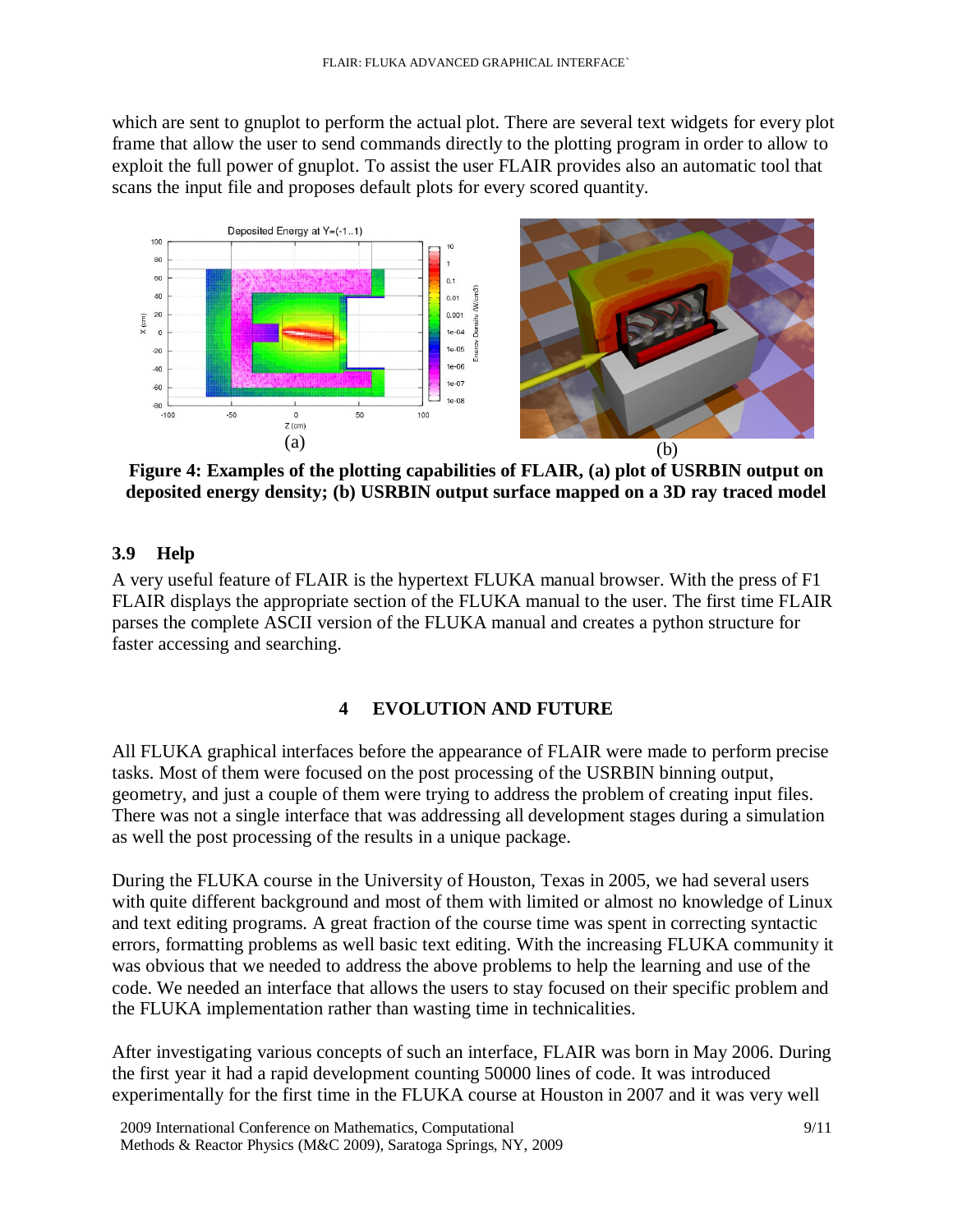accepted by the FLUKA users. Since then it became the standard tool for teaching FLUKA in all courses and very quickly it became quite popular in the FLUKA community. The popularity can be seen by the number of downloads amounting to 300 every time a new version is released (Figure 5), and also the expressed interest of users via private communications with the author. The number of downloads has to be compared with the 3000 registered users of FLUKA over the past 10 years.

FLAIR has greatly evolved during the last two years and many new features have been introduced. There are several features to be added in the code, where the most important are:

- i) a macro language for preprocessing, that will permit the user to create dynamic input files
- ii) many more plotting features, like visual representation of the input file, plots of the USRDUMP and DETECT cards etc.;
- iii) User databases for storing geometrical models;

During the last year, most of the effort was concentrated to make it more reliable. With the introduction in FLAIR of an automatic mechanism to record and transmit possible error messages and stack traces to the author via the web, many bugs have been fixed and now the code is quite stable and robust.



**Figure 5: Country of origin of downloads**

### **5 CONCLUSIONS**

FLAIR is a user friendly graphical interface for FLUKA that offers both front-end and back-end interface to the user. The program is versatile, easy to use and provides in a single package all the necessary tools to the user to work with FLUKA. The program had a rapid development and quickly became very popular. FLAIR proved to be very robust and stable under the heavy test from beginners. It was successfully introduced as the default working environment in all FLUKA courses, after the positive and encouraging comments from the users. The experience in the FLUKA courses, showed that it greatly increased the learning curve of the new-users, since when using the interface they are focused on the problem they want to solve and not on practicalities.